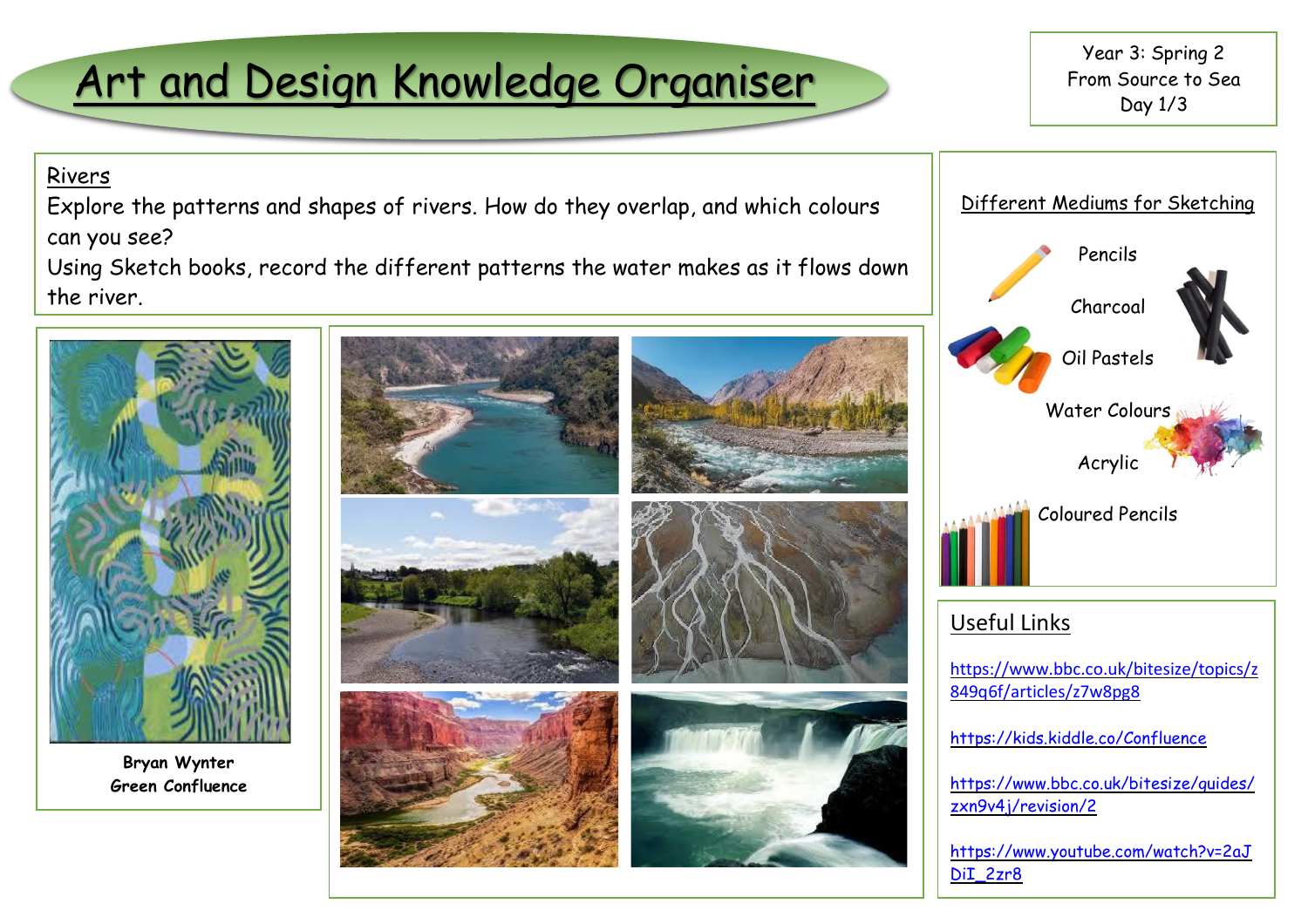## Art and Design Knowledge Organiser



**Waterfall at Yoshino in Washū' - Katsushika Hokusai**

## Collage

Show pupils how to use tissue paper and other coloured paper to create shapes by tearing or cutting. Cutting lots of small shapes and sticking them on in a curving

line can show the movement for example. Model using your sketches of river movement to decide on the shapes and movement to be created.

Teach them how to stick on a dark coloured piece and then overlap it with a pale piece of tissue to create subtle colours and effects.

Use a dark pastel and then a pale colour oil pastel to blend colour around the tissue and develop the textures even more.

Give each pupil a piece of A3 cartridge paper and access to papers, scissors, pale oil pastels and glue and ask them to use their sketches of water movement and create their own collage.